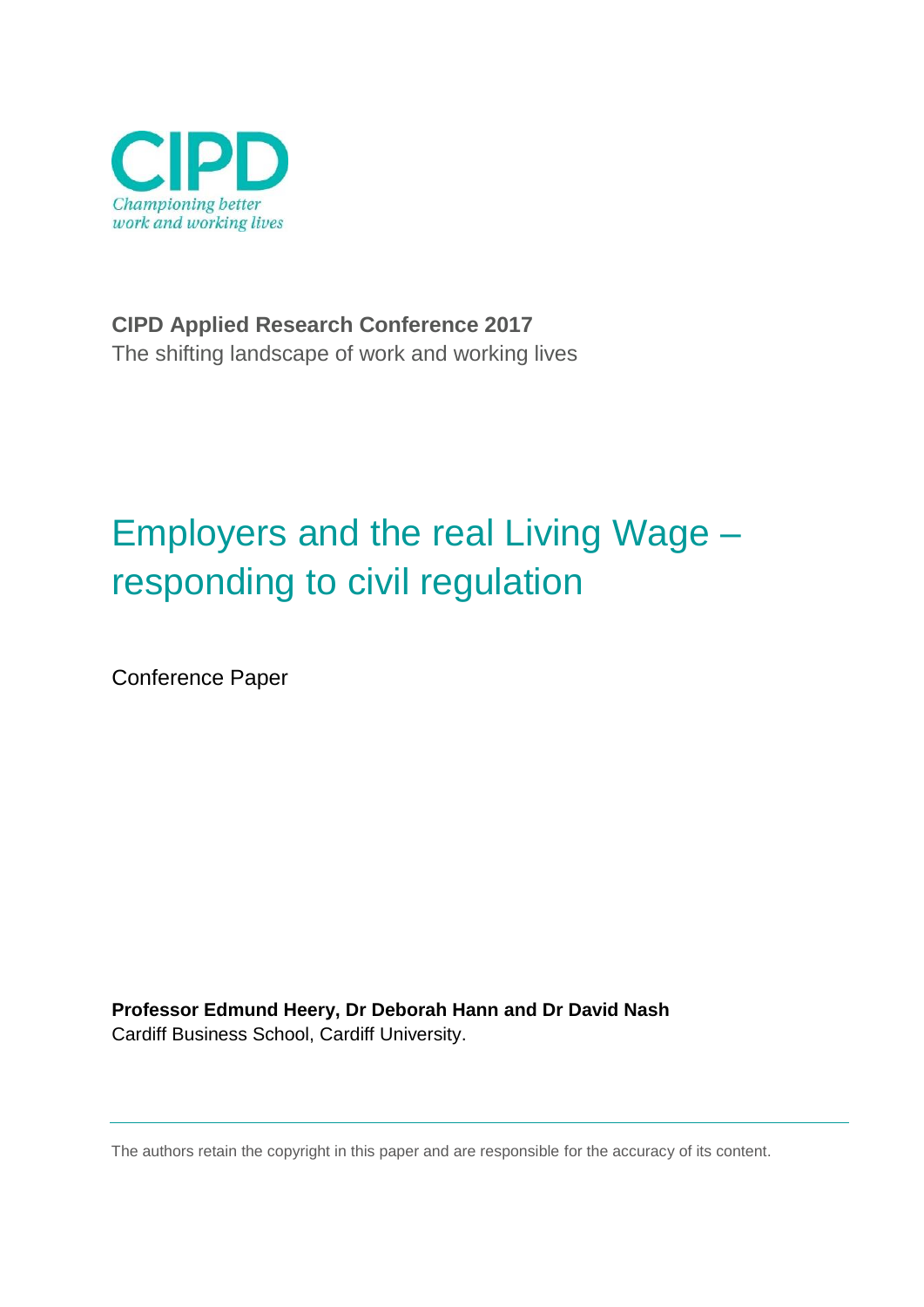# CIPD Applied Research Conference 2017

# Employers and the real Living Wage – responding to civil regulation

Professor Edmund Heery, Dr Deborah Hann and Dr David Nash Cardiff Business School, Cardiff University

# **Summary**

This article presents survey responses from employers that pay the 'real Living Wage', a voluntary wage standard promoted by the Living Wage Foundation. It reports that the primary reasons for adopting the Living Wage are to act in accordance with values and to promote both a corporate and employer brand. It also reports that owners and senior managers have played the main role in the adoption of the Living Wage, with HR professionals also being involved in larger employing organizations. The article concludes by assessing whether there is a 'business case' for the Living Wage and identifies a series of performance and reputational benefits that employers feel they have obtained by paying the Living Wage.

### **Introduction**

A growing phenomenon in the UK labour market is the growth of 'civil regulation', that is, the spread of labour standards, norms and codes of good practice that are formulated by civil society organisations and promoted for voluntary adoption by employers (Williams et al 2011). The voluntary or 'real' Living Wage is a striking example of civil regulation of this type. It is an hourly wage standard, promoted by the Living Wage Foundation and based on independent research into the expenditure needs of low-income workers, which is designed to provide employees with a modest but decent standard of living. The Foundation accredits organisations that agree to pay the Living Wage to their direct employees and to the employees of contractors who normally work on their premises. The Living Wage has to be paid to all workers aged 18 and above who are not on training contracts and who have worked for the employer for at least six weeks. Accredited employers give an undertaking to increase wage rates within six months of the annual announcement of the Living Wage each November. Separate rates are calculated for London and for the remainder of the UK. In early 2018, these rates stood at £10.20 and £8.75, respectively. At the same time, the Government's confusingly titled National Living Wage, the statutory minimum wage for those 25 and over, was £7.50.

Although the Living Wage campaign in the UK dates back to 2001, accreditation of employers by the Living Wage Foundation only began in 2011 (Wills and Linneker 2013). Since then the scheme has achieved considerable success. By November 2017, the impact data collected by the Foundation indicates that there were 3,752 accredited Living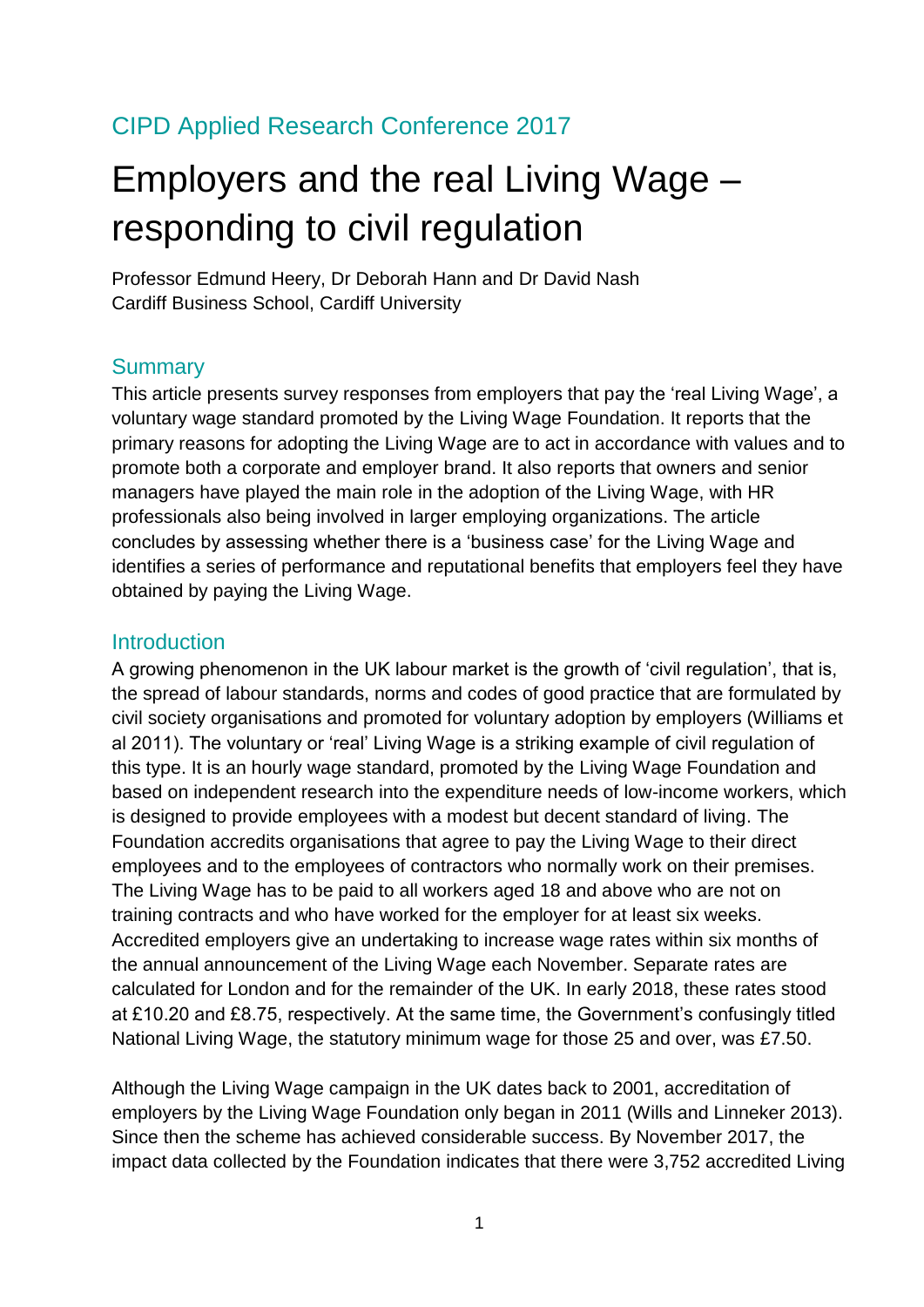Wage Employers (LWEs) who directly employed 1.5 million workers, 5% of the UK employed workforce. Across these employers, approximately 135,000 workers have benefited directly from the Living Wage, with the total transfer of value to low-wage workers amounting to about £400 million. In addition, the standard has been adopted by other employers that have not sought accreditation, often as a result of trade union pressure (Prowse and Fells 2016). There is a substantial non-accredited Living Wage that has amplified the impact of the standard in industries such as local government, the NHS, museums and galleries, and the arts.

The impact data indicates that Living Wage campaigners have been successful in persuading employers to sign up to this particular form of civil regulation. In what follows, we examine why employers have chosen to adopt the standard, who within their organisations has played the main role in taking the decision to adopt, and what the consequences have been for employers. With regard to the latter, we pay particular attention to the positive business benefits of the Living Wage. The Living Wage Foundation promotes the Living Wage to employers on the basis that there is a strong 'business case' for higher wages (Heery et al 2017) and we assess the strength of this claim.

The research instrument that we have used to address these questions is a population survey of all accredited Living Wage Employers carried out in late 2016. The purpose of the survey was to obtain representative data across the full range of experience of accredited employers, including their reasons for adopting the standard and their perceptions of its effects. The survey was carried out with the co-operation of the Living Wage Foundation and was completed by the latter's named contact in accredited organisations. In smaller organisations these contacts tended to be managing owners, directors or executives, while in larger organisations they tended to be specialist managers, working in HR, communications, procurement or corporate responsibility. The survey was distributed in hard copy and through the LWF's email list to a total of 2,851 accredited organisations, 845 of which (29.6%) responded. Responses were broadly representative of the survey population in terms of size, sector and geographical location, and the resultant dataset provides a strong foundation from which to generalise about the employer experience of the Living Wage.<sup>1</sup>

#### Reasons for introduction

-

The first issue explored in the survey was the reasons why employers decided to seek accreditation from the Living Wage Foundation. An essential characteristic of the Living Wage is that it is a voluntary standard, which employers choose to adopt. Given this characteristic, it is important to know what motivates that choice. Is the decision to

 $1$  A full account of the survey and a presentation of the complete results can be found in the following report, *The Living Wage: Employer experience*, available from: [www.cardiff.ac.uk/\\_\\_data/assets/pdf\\_file/0008/722429/The-Living-Wage-Employer-Experience-Report.pdf](http://www.cardiff.ac.uk/__data/assets/pdf_file/0008/722429/The-Living-Wage-Employer-Experience-Report.pdf)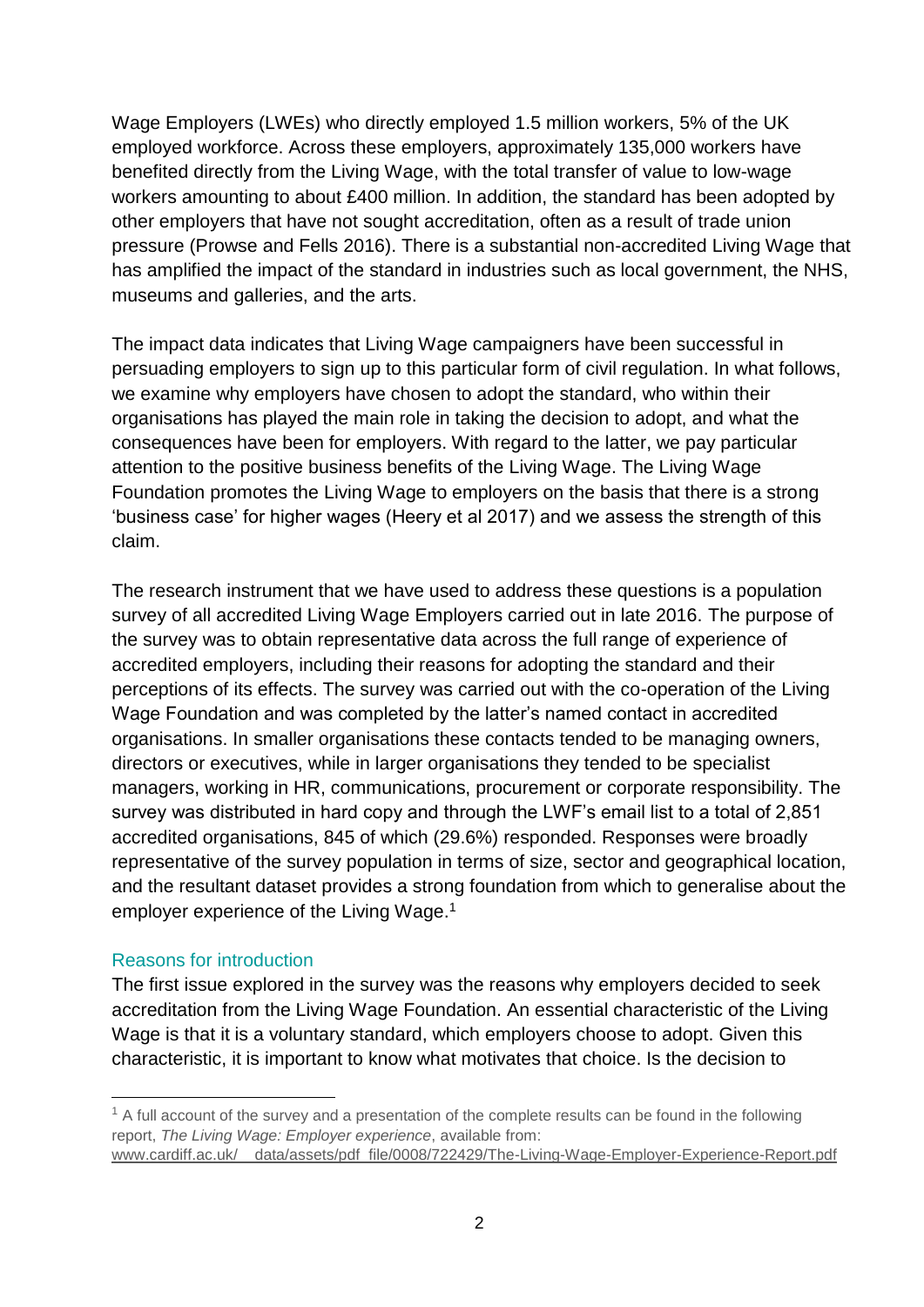become accredited values-driven, arising from employer support for the Living Wage campaign? Is it instrumental, driven by a calculation of business advantage? Or is accreditation the result of pressure from suppliers, funders, customers or campaigners who have encouraged employers to adopt the Living Wage?

Figure 1 shows the pattern of replies to questions on why employers 'decided to become a Living Wage Employer', with responses placed in rank order of frequency. It demonstrates that for many organisations the key justification for signing up to the Living Wage is values- or mission-led. The vast majority of employers indicated that their decision to seek accreditation was the result of a desire to demonstrate that they are a socially responsible employer or more broadly to act in accordance with their core mission or aims.



#### Figure 1: Reasons for becoming a Living Wage Employer

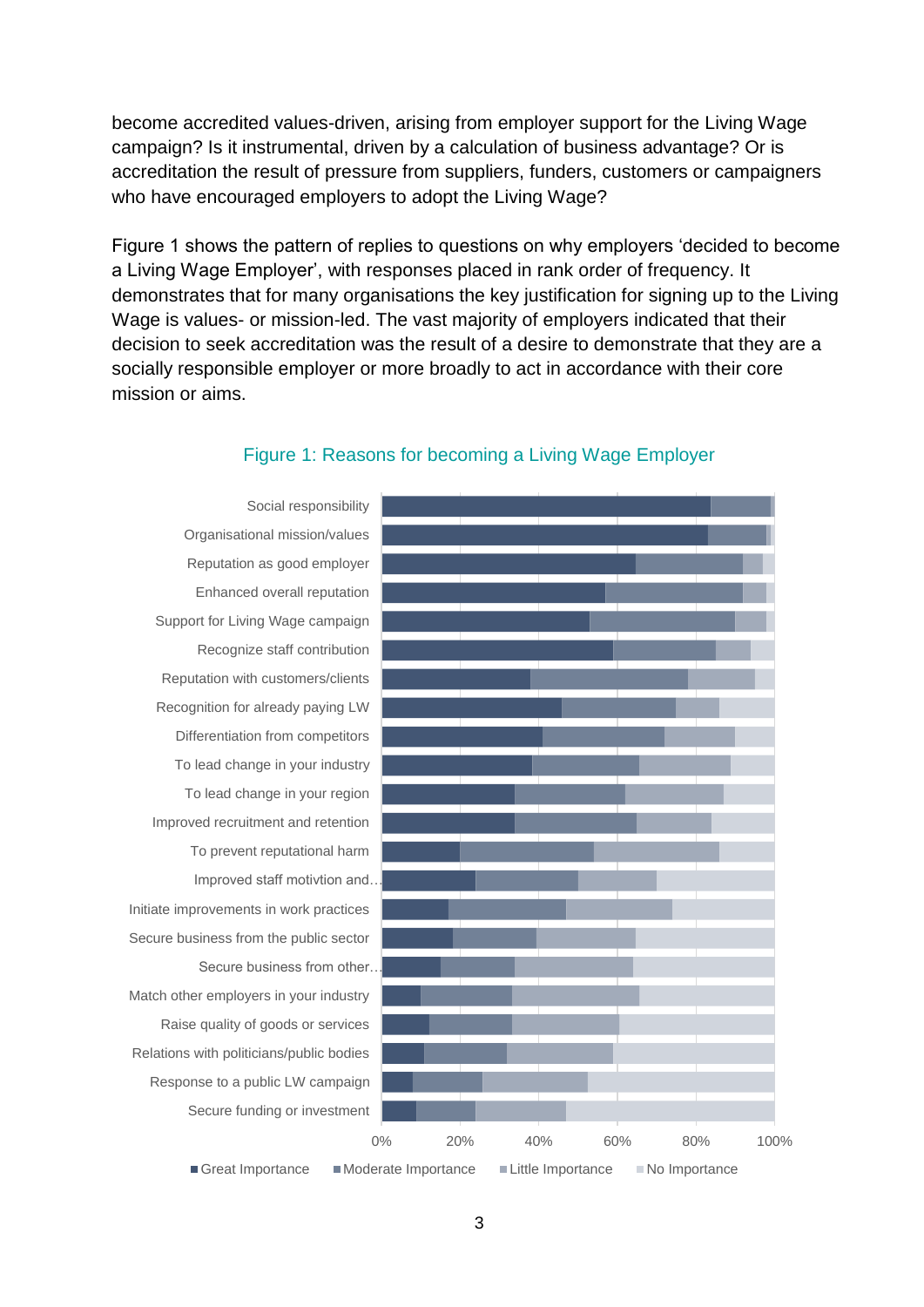Figure 1 also demonstrates that the Living Wage has been introduced for instrumental reasons. Prime amongst the latter is a concern to manage the reputation of the organisation, with many employers reporting that they had adopted the Living Wage to improve their reputation as an employer, their corporate reputation or to differentiate themselves from their competitors. In addition to reputation management, many employers declared an HR motivation, especially with regard to securing improvements in recruitment and retention. Other instrumental reasons for introducing the Living Wage were reported less frequently. In some cases, becoming an accredited employer has been driven by business considerations and a desire to secure new contracts or to access funding. Supply-chain pressures of this kind, however, have been significant only for a small proportion of Living Wage Employers.

Two other findings presented in Figure 1 are also noteworthy. First, it is apparent that in many cases employers have sought accreditation because they were already paying the Living Wage and, in fact, for about a third of organisations signing up there were no immediate beneficiaries: all employees both direct and indirect were already being paid at or above the Living Wage rate. This finding echoes those from research on Investors in People and other voluntary HR standards, which demonstrates that conforming businesses are often already compliant and likely to incur minimal additional costs in accepting civil regulation (Hoque 2003).

Second, it is also noteworthy that very few employers report that they have been pressured into signing up to the Living Wage by a public campaign. In some cases pressure from external campaigners has been significant and on occasion employers have been targeted through demonstrations, media exposé and other 'agitational methods' (Bunyan 2016). In the main, however, campaigning has not taken this form but rather has appealed directly to the responsibility and enlightened self-interest of business owners and managers. In many cases, it has assumed the form of peer-to-peer encouragement, with similar organisations in the same industry or region appealing to other employers to pay the Living Wage.

#### Internal influences

The evidence in Figure 1 deals with the reasons *why* the Living Wage was adopted, but it is also important to know *who* was involved: who are the key internal decision-makers taking the decision to become accredited? In particular, is it a management decision, involving senior leaders from within the organisation? Or has it flowed from upward pressure, with employees and employee representatives playing a significant role? Figure 2 shows the responses to this issue collected through the survey, again placed in rank order.

It is clear from Figure 2 that senior managers and the owners of organisations have been the primary internal decision-makers. The decision to seek Living Wage accreditation in most organisations, therefore, has reflected the established structure of authority. It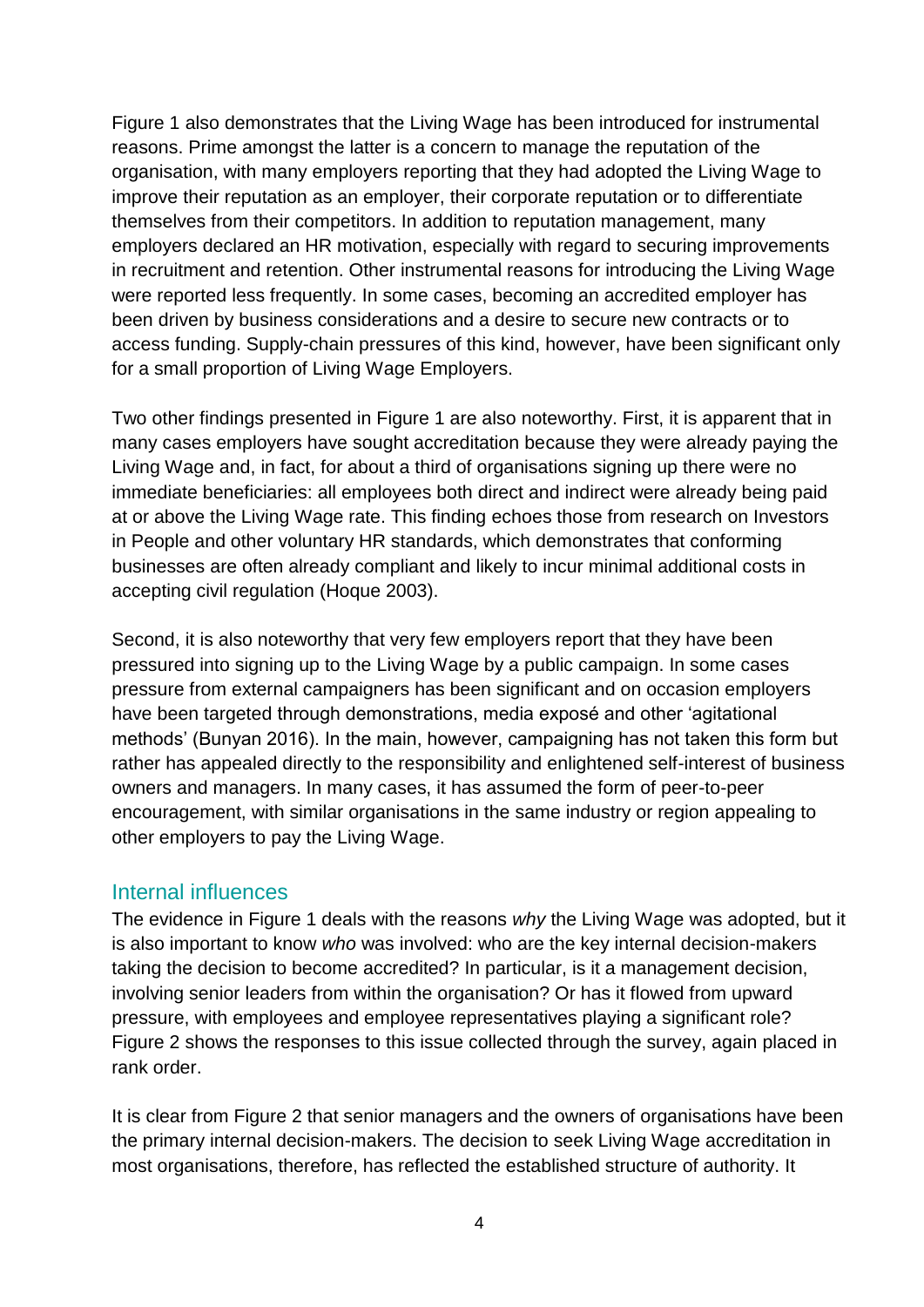should also be noted that in about a third of cases investors have helped shape the decision, and in just under half non-executive directors or the trustees of not-for-profit organisations have played a role; board members in educational, charitable and cultural institutions have often been centrally involved in the decision to adopt the Living Wage.



#### Figure 2: Internal influences on the decision to become accredited

In some organisations, specialist managers have also been centrally involved, such as purchasing, communications, CSR and HR specialists. In fact, because many accredited organisations are small enterprises without an elaborate management structure, the evidence in Figure 2 underestimates the involvement of specialists. If the analysis is confined to organisations in which specialist managers are found, their influence stands out more clearly, with the influence of HR specialists being particularly apparent. Amongst employers that reported the presence of a specialist HR function, 51% said that HR had exerted a great deal of influence over the decision to become accredited and 86% said that HR had had at least some influence. Other specialist managers have also been involved, but amongst specialists primary responsibility for Living Wage accreditation has been with HR.

The final thing to note from Figure 2 is that upward pressure from employees and employee representatives has very much been a secondary influence upon accreditation.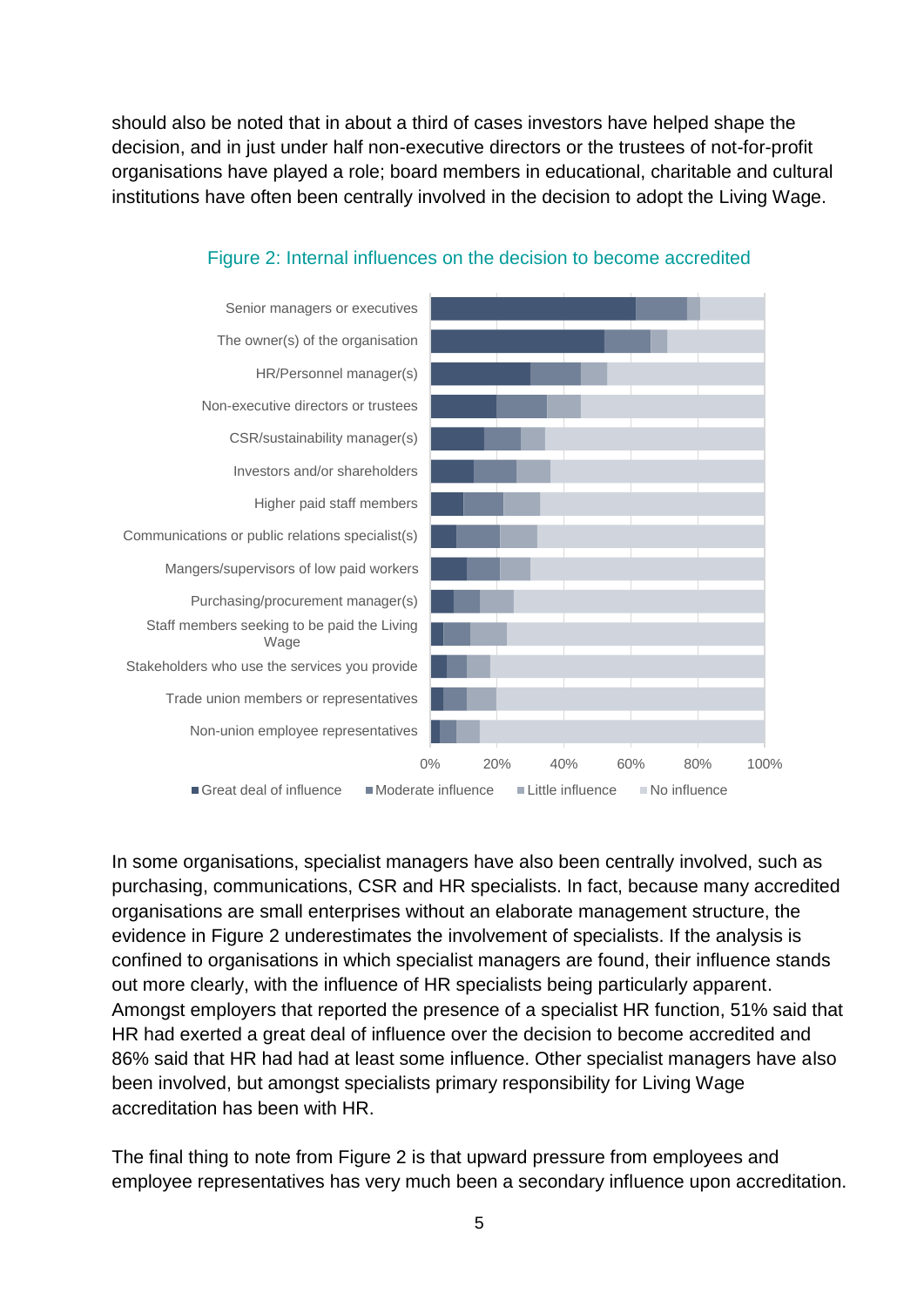In some cases the low-paid themselves have pressed for the introduction of the Living Wage, or other groups, such as line managers, higher-paid workers or organisational members who consume services, such as students and religious congregations, have spoken on their behalf. Trade unions have also been involved in the decision to accredit in the minority of organisations where they are present (18%), but even in these cases their influence has been secondary to that of senior managers – a pattern that is attested to in some of the published case studies of Living Wage campaigns (Johnson 2017, Lopes and Hall 2015). The overall picture presented very starkly in Figure 2 is of a top– down decision with minimal expression of upward employee voice.

#### Benefits and challenges

Civil regulation, like the Living Wage, is often promoted on the grounds that it can serve the interests of employers as well as employees. It is suggested that there is a compelling 'business case' for progressive management and, as we have seen, the Living Wage has often been promoted to employers on this basis. Accordingly, in this section we consider the extent to which employers believe they have reaped positive benefits from the Living Wage, the types of gain that are most likely to be reported, and the depth of the benefit achieved, that is, whether it is modest and incremental or major and transformative. We also consider the challenges that flow from the Living Wage and assess whether these outweigh the positive gains from being a Living Wage Employer.

Figure 3 shows employer estimates of the positive effects of the Living Wage on their organisations, with effects ranked according to the average 'score' across the sample of employers. It is clear from the figure that most employers believe that they have benefited from Living Wage accreditation. The vast majority of employers (93%) reported that they had gained from accreditation and of the 21 potential benefits listed in the figure, eight were reported by a majority of employers, 11 were reported by a third or more, and all were reported by at least some organisations. The average number of beneficial outcomes reported across all employers was 8.7. Clearly, those employers that have adopted the Living Wage are convinced there are business benefits.

There is an important qualification to this judgement apparent in Figure 3, however. While the latter shows widespread positive effects for employers, it also shows that the scale of change is generally modest, albeit with substantial variation across the sample. Employers reporting a beneficial change were asked whether it was of 'major significance', of 'moderate significance' or of 'limited significance'. For 20 of the 21 items in the list of potential benefits, a majority of employers reported that the effect was of 'limited significance' and for only five items did 10% or more report that the effect was of 'major significance'. The overall pattern is therefore of a broad but relatively shallow positive effect. On this evidence, Living Wage accreditation appears to operate as a benign but not transformative change within employing organisations – an effect which in many cases reflects the facts that only a minority of employees are covered by the standard and that the main beneficiaries have been workers in contracted-out support functions, such as cleaning, catering, security and grounds maintenance.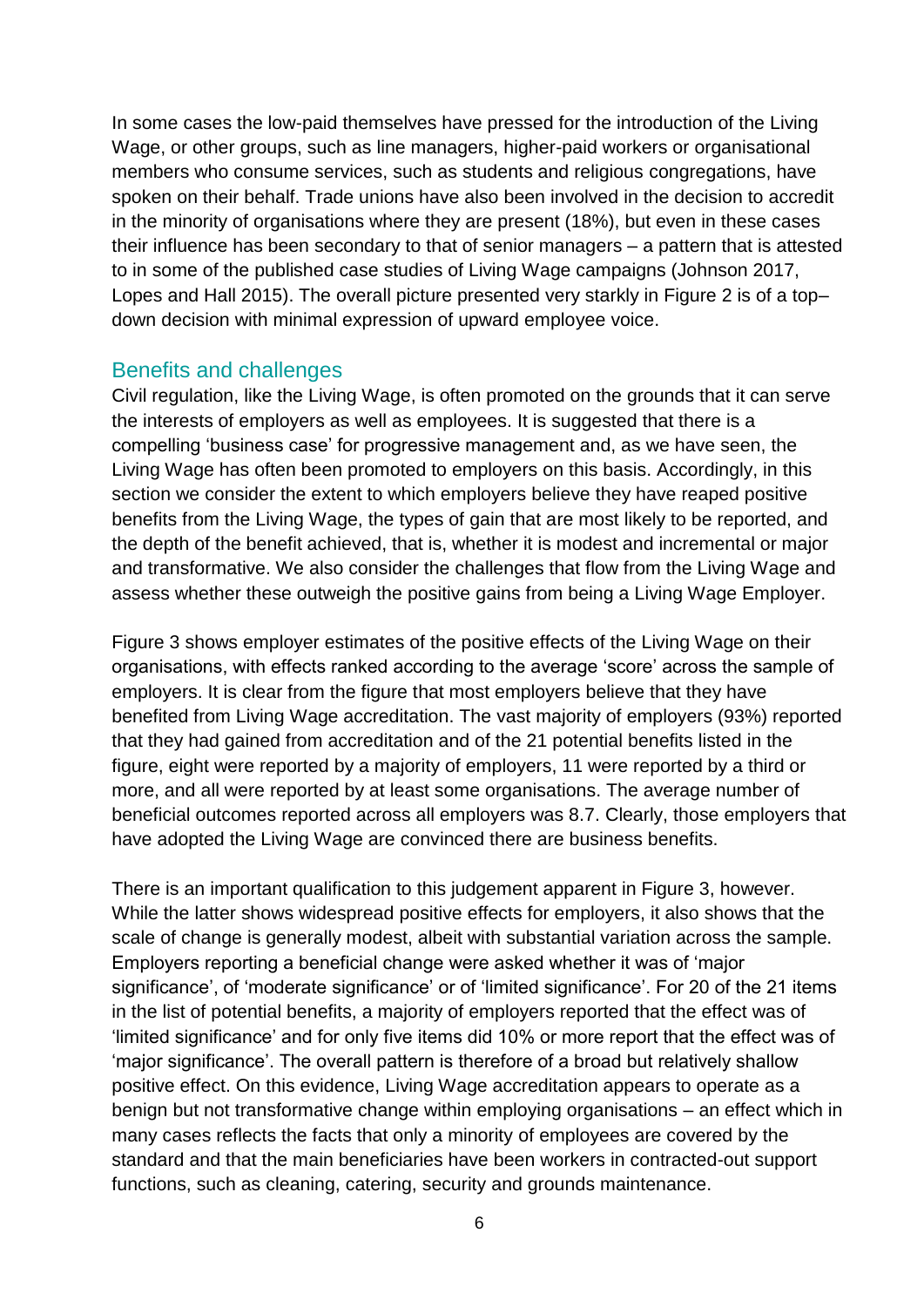

# Figure 3: Benefits of paying the Living Wage

It is also apparent from Figure 3 that some positive effects are stronger than others, and that employers are likely to report that the Living Wage has generated certain types of beneficial outcome. The most commonly reported positive change was enhancement of the organisation's reputation, with a clear majority of employers reporting effects of this kind. Many employers clearly believe that Living Wage accreditation has given them a stronger 'employer brand' and enhanced their overall reputation, and these effects, in turn, have become a source of competitive advantage, differentiating the employer from other, similar organisations.

The next most commonly reported benefit were positive HR effects. Most notable in this regard were benefits to labour supply; over half of employers reported that the Living Wage had improved both recruitment and retention, while nearly half (45%) reported that accreditation had 'improved the quality of applicants for Living Wage jobs'. Over a third of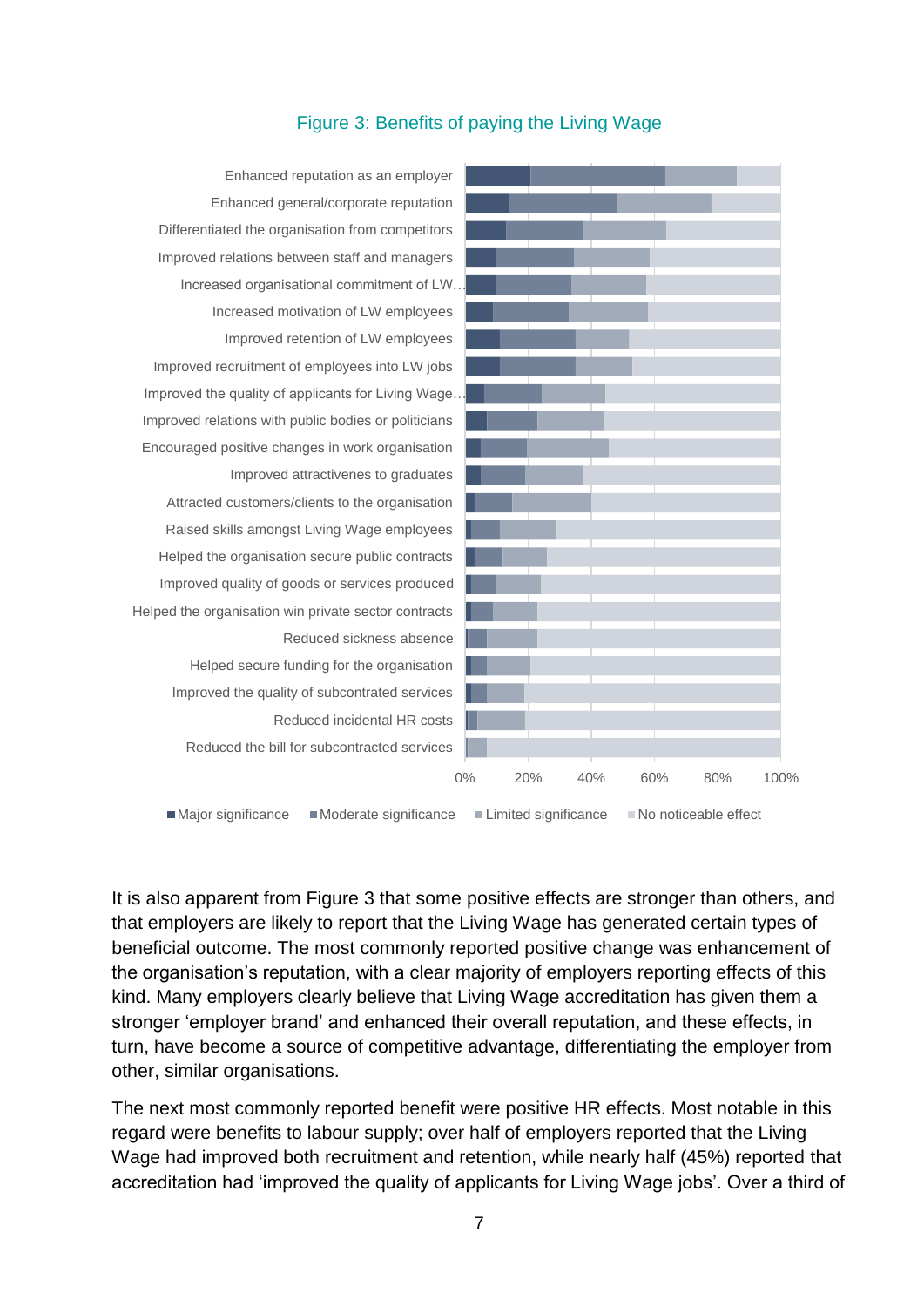employers, moreover, reported that accreditation had made the organisation 'more attractive to graduates and higher employees', reinforcing the belief that conforming to civil regulation, like the Living Wage, can enhance the employer brand.

The least most commonly reported gains were in the area of wider business operations, though for some organisations effects of this kind clearly were important. Living Wage accreditation has helped some organisations obtain contracts with public and private clients. It has also helped some organisations secure funding, particularly in the charity sector, and has helped raise the quality of service provided to client companies from their contractors. Commercial and operational benefits of Living Wage accreditation of this kind may become more significant in the future; across much of the UK public sector there is an increasing appetite to use procurement as a means of leveraging labour standards. At present, though, the gains that can accrue to organisations from responding to pressures of this kind remain less significant than the reputational and HR benefits of paying the Living Wage.

The survey also asked employers about the challenges of paying the Living Wage. They were asked whether Living Wage accreditation had: reduced wage differentials; led to problems in recruiting to team leader or supervisory positions; increased wage costs and the costs of subcontracting; made it more difficult to win contracts from clients or to identify subcontractors; and increased monitoring costs 'to ensure the Living Wage is being paid'. The pattern of responses is shown in Figure 4.



# Figure 4: Challenges of paying the Living Wage

All of these potentially challenging consequences were reported by at least some of the sample, though in only a single case – increasing the organisation's wage bill – did a majority of employers report the effect. The overall pattern shown in Figure 4 is of weak negative effects, reported by a minority of employers and with the scale of effect typically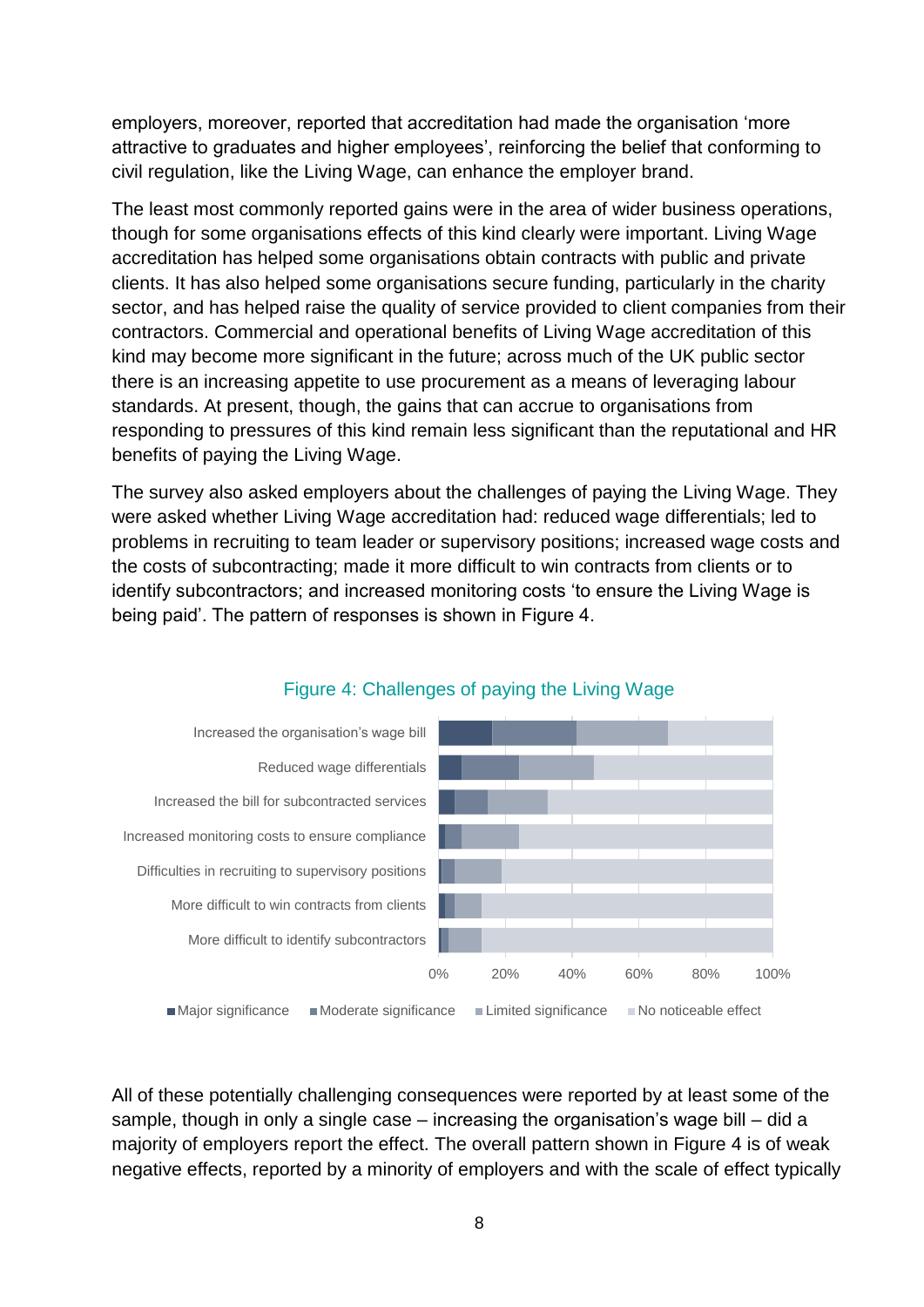modest. The negative effects of Living Wage accreditation, on this evidence, are modest and limited in scale and scope.

There is also evidence that for most employers they do not outweigh the positive consequences of the Living Wage. The average 'challenge score' across all of the items listed in Figure 4 was higher than the average 'benefit score' calculated from the items listed in Figure 3 for about a fifth of employers (23%). A small proportion of organisations have abandoned Living Wage accreditation and it is likely that they fall within this group, for whom benefits are modest or uncertain while the increase in costs is tangible and significant. This group constitutes a minority, however, and for most employers (71%) there was evidence that the perceived benefits of the Living Wage outweighed the challenges.

# **Conclusion**

This paper has used the case of the 'real' Living Wage to examine a growing phenomenon within the UK labour market: the promotion of voluntary regulation by civil society. There is now a substantial number of codes, norms and conceptions of good employment practice that are promoted by civil society organisations and which employers are encouraged to voluntarily adopt. The experience of the Living Wage indicates that many employers are receptive to activity of this kind. There are now nearly 4,000 accredited Living Wage Employers, a number which includes many of the leading organisations within British business.

Our survey of Living Wage Employers has provided insight into why organisations sign up to standards of this type. It suggests that compliance stems from a complex of reasons, but that a desire to act in accordance with positive labour market norms stands out as the primary motivation. To be sure, many employers are alive to the potential business benefits of becoming a Living Wage Employer, but a motivation of this type often appears to be secondary, providing legitimation to a values-based decision in instrumental terms.

The survey also provided insight into who is involved in signing up to civil regulation and demonstrated very forcefully that accreditation typically is a top–down decision made by the senior leadership group within organisations. Where they are present, HR and other specialist managers have also often been centrally involved. The influence of workers or of worker representatives on the decision, in contrast, has typically been modest. This pattern is suggestive of a contemporary return to a very old theme in HRM, in which the employer accepts a responsibility to promote the welfare of employees including, in the case of the Living Wage, indirect employees formally contracted to supplier businesses. It is suggestive of a new paternalism.

The final insight from the survey is that there is evidence to support the business case for the Living Wage. Employers believe that accreditation has enhanced corporate reputation, generated HR gains, particularly in the field of labour supply, and in some cases helped in the winning of new contracts and funding. For most employers,